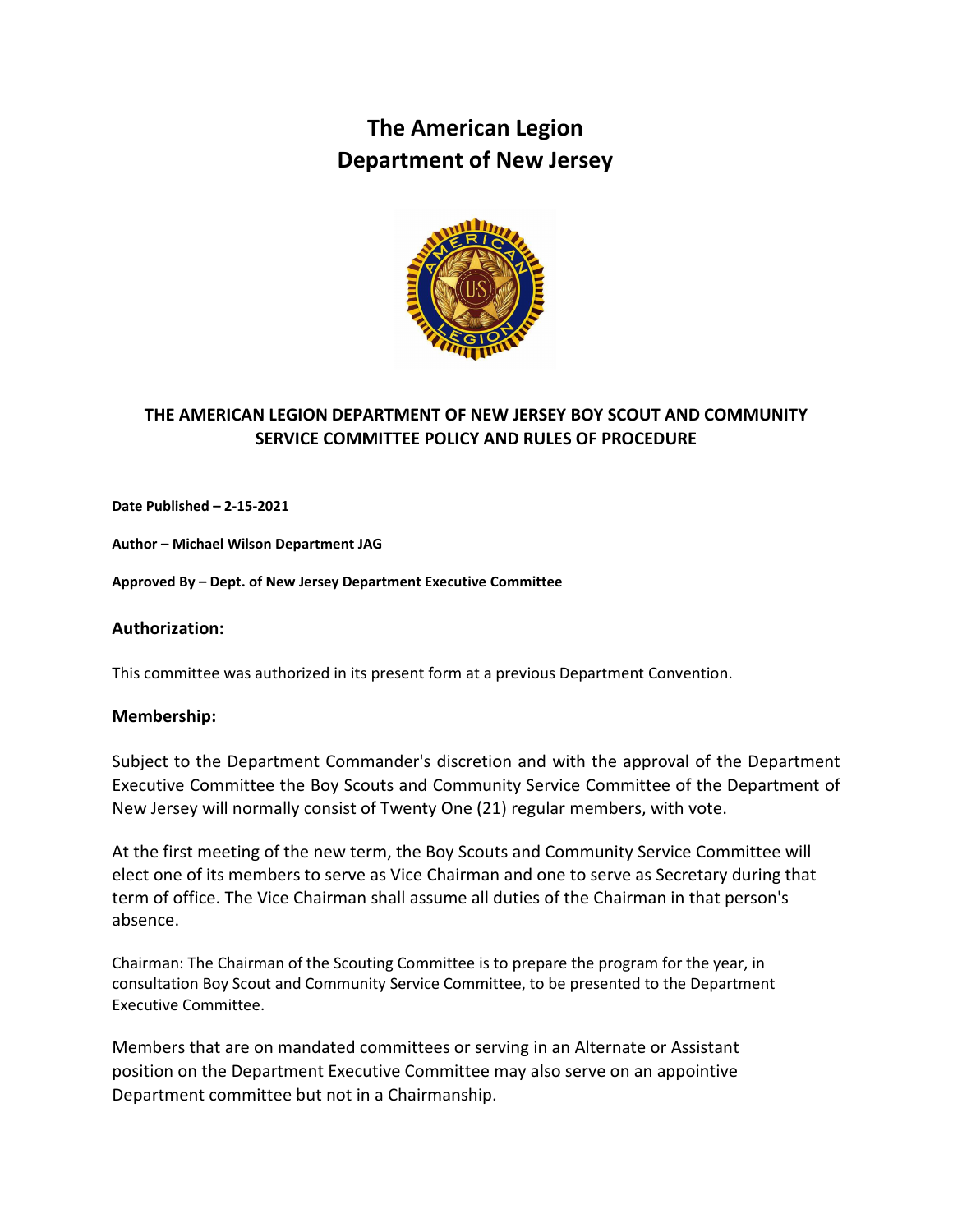No Legionnaire may be appointed to serve on more than one regular standing appointive Department Committee at any one time.

Appointments shall be made at the Department Committee on Committee Meeting held each year after Convention, time and place to be determined by the Department Commander.

An Article for the New Jersey Legionnaire shall be submitted to the Editor at least once a year through the Boy Scout and Community Service Chairman.

An Annual Report shall be written and submitted to the Editor by May 1st of each year. This report shall be submitted to the Editor through the Boy Scout and Community Service Chairman.

#### **Purpose:**

Legion posts sponsor more than 2,500 scouting units across the country. This is natural for Legionnaires, who bring their service-learned skills and experiences as veterans to help build character and positive traits in our country's youth through The American Legion Square Knot and Eagle Scout Awards. Few other post activities generate more goodwill from the community.

#### **Meetings:**

Meetings may be held at Department Headquarters, via telephone conference, or internet conference capability (provided all members can hear each member during proceedings).

#### **Minutes:**

Written minutes of each meeting shall be recorded by the Secretary and shall constitute the Chairman's report to the Department Executive Committee or the delegates to the Department Convention and will be included in the official proceeding of the meeting, conferences or convention thereby being made a permanent record for retention at the Department office. Minutes of any special meetings, adoption of motions or resolutions approved at any time occurring between Department meetings, conferences or convention shall be incorporated into the next official proceedings. Recommendations and/or resolutions must be presented in proper form to the Department Executive Committee or delegates at the Department Convention.

## **Vote:**

The committee may transact business by mail, telephone, e-mail, and other technologies including, but not limited to, Skype, Facetime, conference calls, and webinar/video chat, provided all members see/hear all votes made. If an e-mail vote is implemented, each response must be forwarded to all members of the Committee. If standard mail, the voting shall be